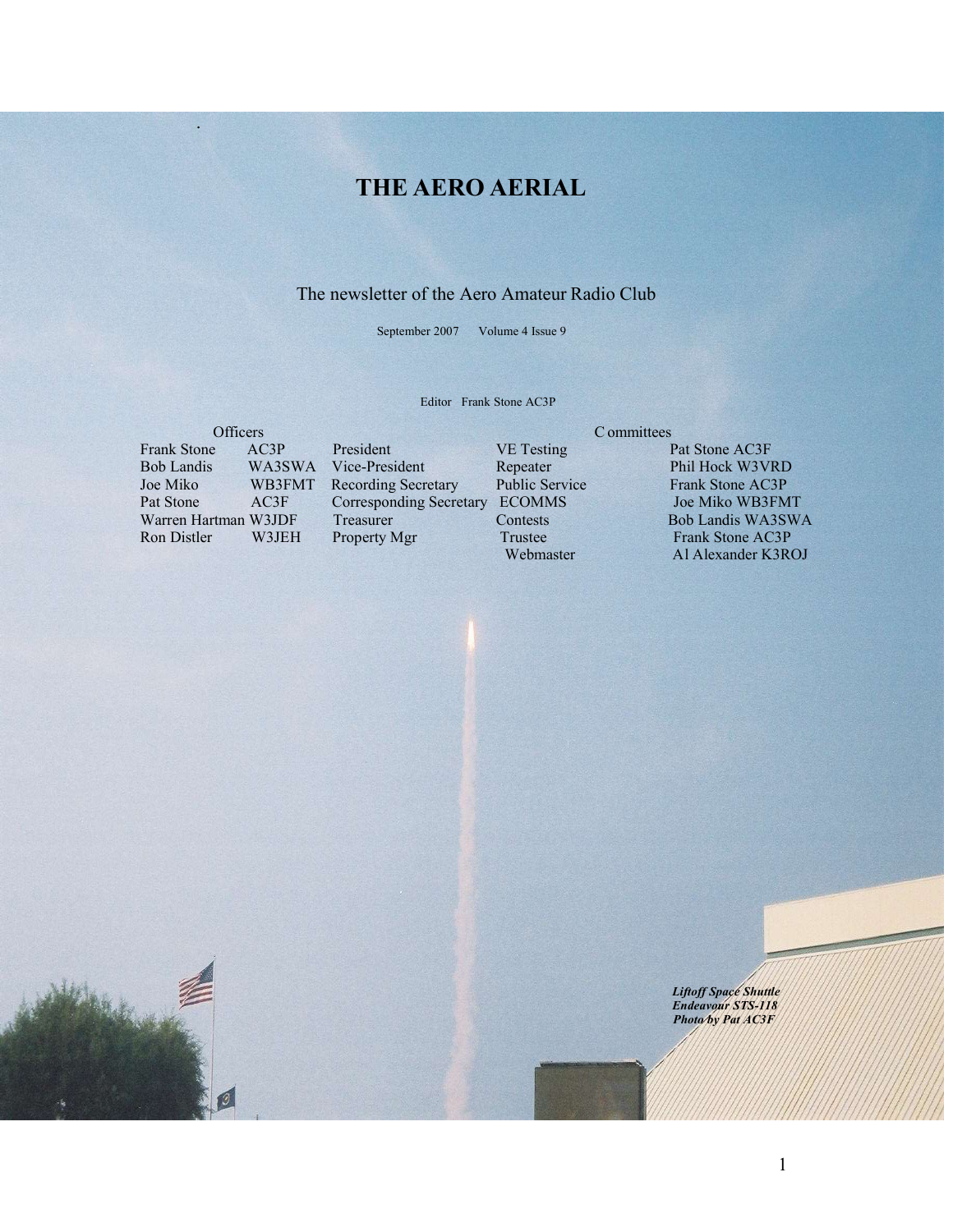ABOUT THE AERO AMATUER RADIO CLUB Meetings: First and Third Wednesdays at 7:30 pm at Coffman's Diner (Middle River and Orem's Rd.) Nets: See Local Area Net Schedule Repeaters: W3PGA (147.24 MHz - / 449.575 MHz -) WEBSITE: **http://www.aeroarc.us**

### Net Reports

### 2 Meter Net : WB3FMT(NCS) W3JEH KB3KRW KB3KRV KB3IKD AC3P

10 Meter Net: WB3FMT KB3KRW KA3SNY WD4KTY KB3PGN K3DOS WB4KAH AC3P via cell phone from Fla.

### **LOCAL AREA NETS**

Day Time Frequency (MHz) NET NAME

| Daily                | $9 - 10$ am           | 147.03  | <b>ORIOLE</b> Net                |
|----------------------|-----------------------|---------|----------------------------------|
| Daily                | $6 - 6:30 \text{ pm}$ | 3.820   | Maryland Emergency Phone Net     |
| Daily                | $6:30 - 7$ pm         | 146.670 | <b>Baltimore Traffic Net</b>     |
| Daily                | 7 pm and 10 pm        | 3.643   | Maryland/DC/Delaware Traffic Net |
| $2nd$ Tues           | $7:30 \text{ pm}$     | 146.670 | Baltimore County RACES COMMEX    |
| $2nd$ Wed.           | 8 pm                  | 28.445  | <b>AERO ARC Net</b>              |
| $4th$ Wed            | 8 pm                  | 147.240 | <b>AERO ARC Net</b>              |
| 5 <sup>th</sup> Wed. | 8 pm                  | 449.575 | <b>AERO ARC Net</b>              |
|                      |                       |         |                                  |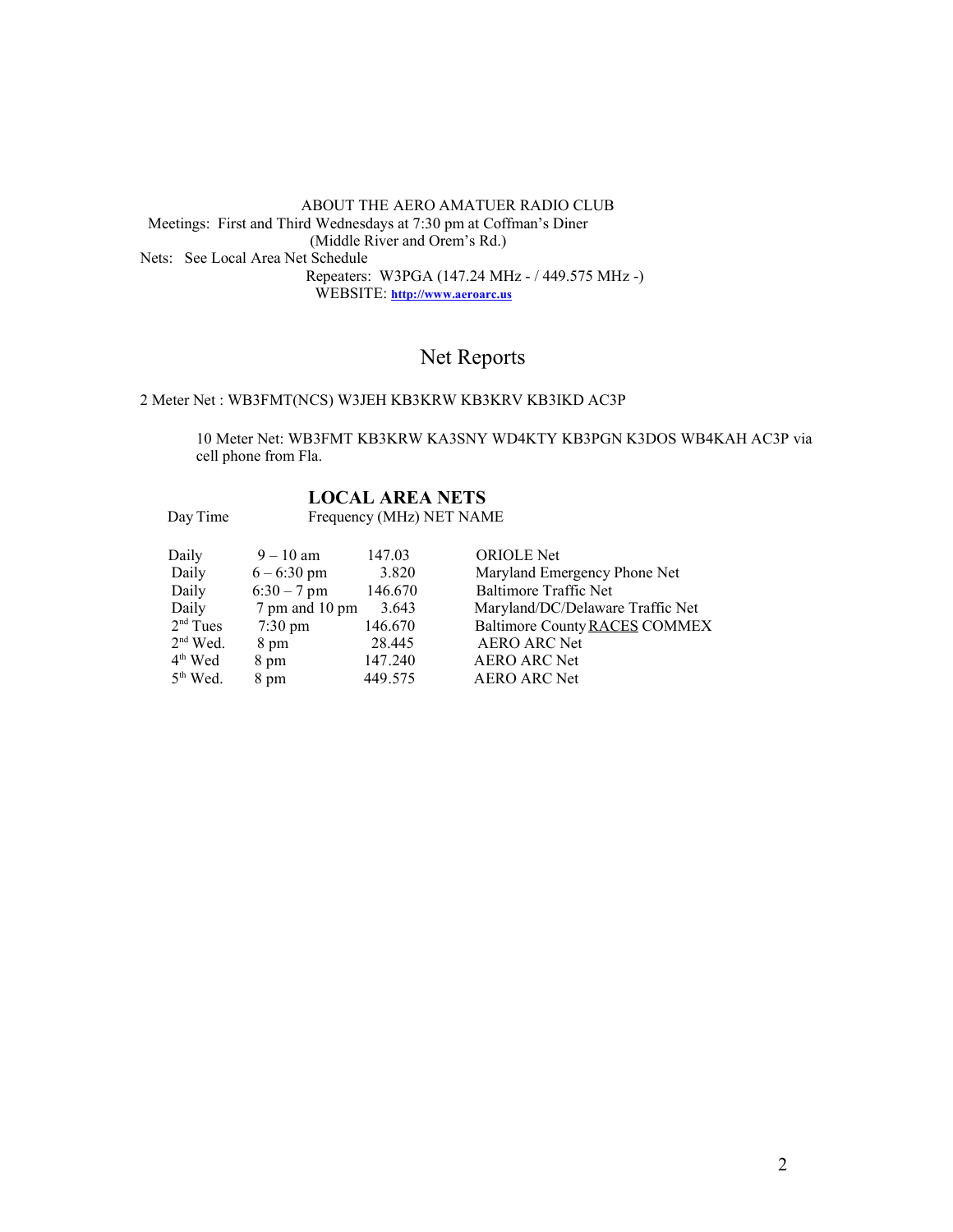# **Station Activities**

AC3F and AC3P have returned from their Southern Campaign. W3PGA with WB3FMT at the helm is being heard in the Southland during the 10 meter nets. WA3SWA starring on YOUTUBE. W3VRD reports many sporadic openings on 6 meters at mid-day. Welcome to new members, Dave Vleck KA3SNY and Georgiann Lynch KB3PGF.  **Best of luck to Michael Carl, son of KB3JDE who has enlisted in the U.S. Army.**

## **Emergency Communications**

 *By WB3FMT*



Baltimore County RACES is resuming its training schedule with a COMMEX on Tuesday September 11<sup>th</sup>. All sites will be activated. The scenario is to be determined. Anyone interested in participating in Baltimore County RACES contact Joe WB3FMT.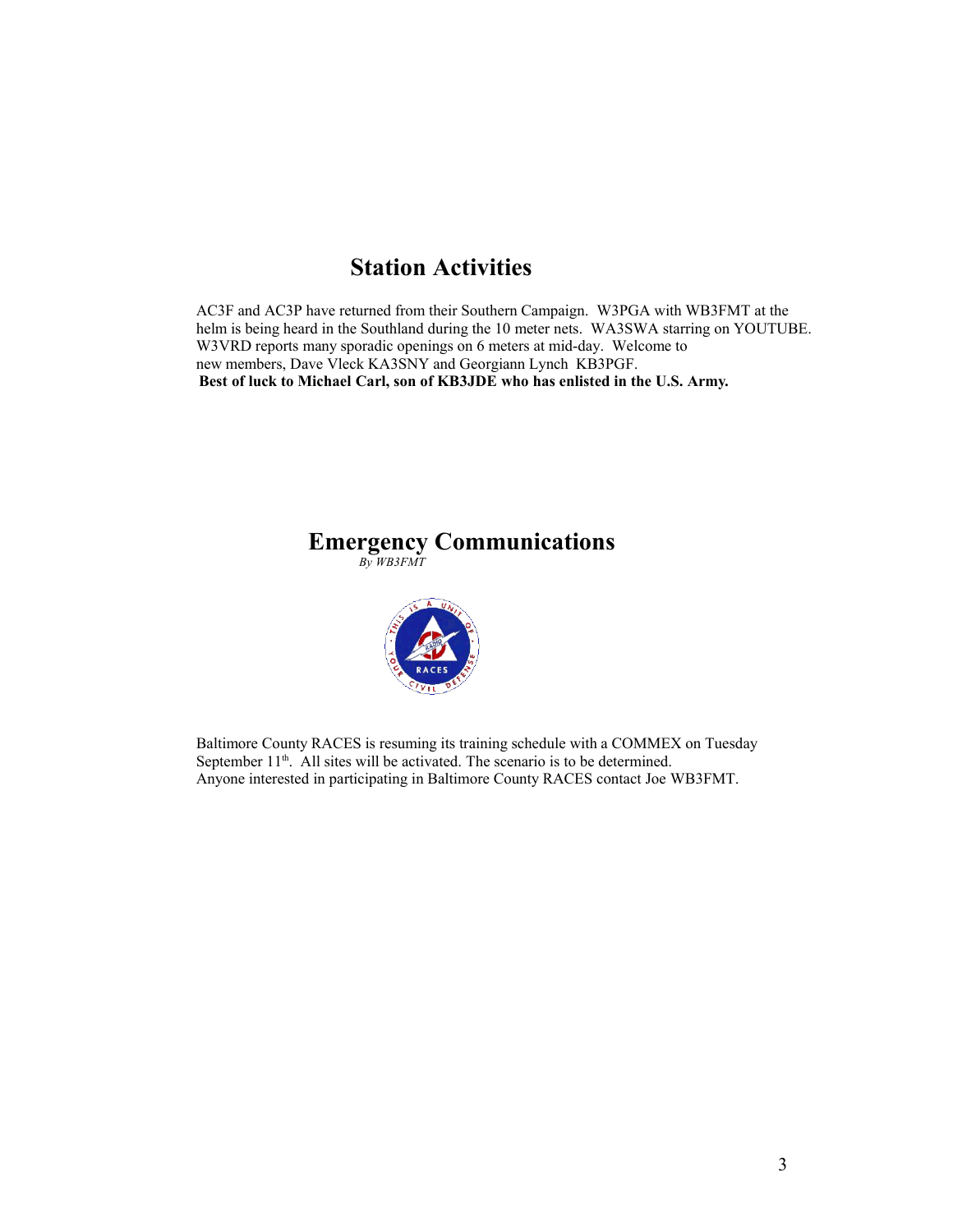# **Public Service**

 *By AC3P*

#### **MS Challenge Walk**

BRATS is looking for help with communications for the Multiple Sclerosis Challenge Walk on September 15-16. Interested amateurs can contact Ian N3CVA via email to n3cva@hotmail.com.

#### **Diabetes Walk**

The club will be coordinating communications for the ADA "America's Walk" in downtown Baltimore again this year. As in previous years the walk will begin and end at M&T Bank Stadium parking lot. The walk is schedules for Saturday, October 6 at 8 a.m. and end by 11:30 a.m. If you can help, contact Frank AC3P by email  $a c3p21220@yahoo.com$ .

#### **Baltimore Marathon**

Help is needed in providing support communications for the Baltimore Marathon. The race takes place on Saturday October 13<sup>th</sup>. To help, contact Ian, N3CVA by email to n3cva@hotmail.com.

#### **Komen Walk for the Cure**

The Susan B Komen Walk for the Cure is in need of support amateur radio operators. The walk is to be held in Hunt Valley on Sunday October 14. TO volunteer, contact Ian, N3CVA by email to n3cva@hotmail.com.

### **VE Corner**



*By AC3F*

A test session was held at the White Marsh Library on July  $19<sup>th</sup>$ . There was one applicant who successfully completed Element 2. Congratulations to new Tech, Tom McGahn, KB3PNL. Thanks to VE's AC3P WB3FMT KB3KRV K3ROJ KB3KRW ND3D.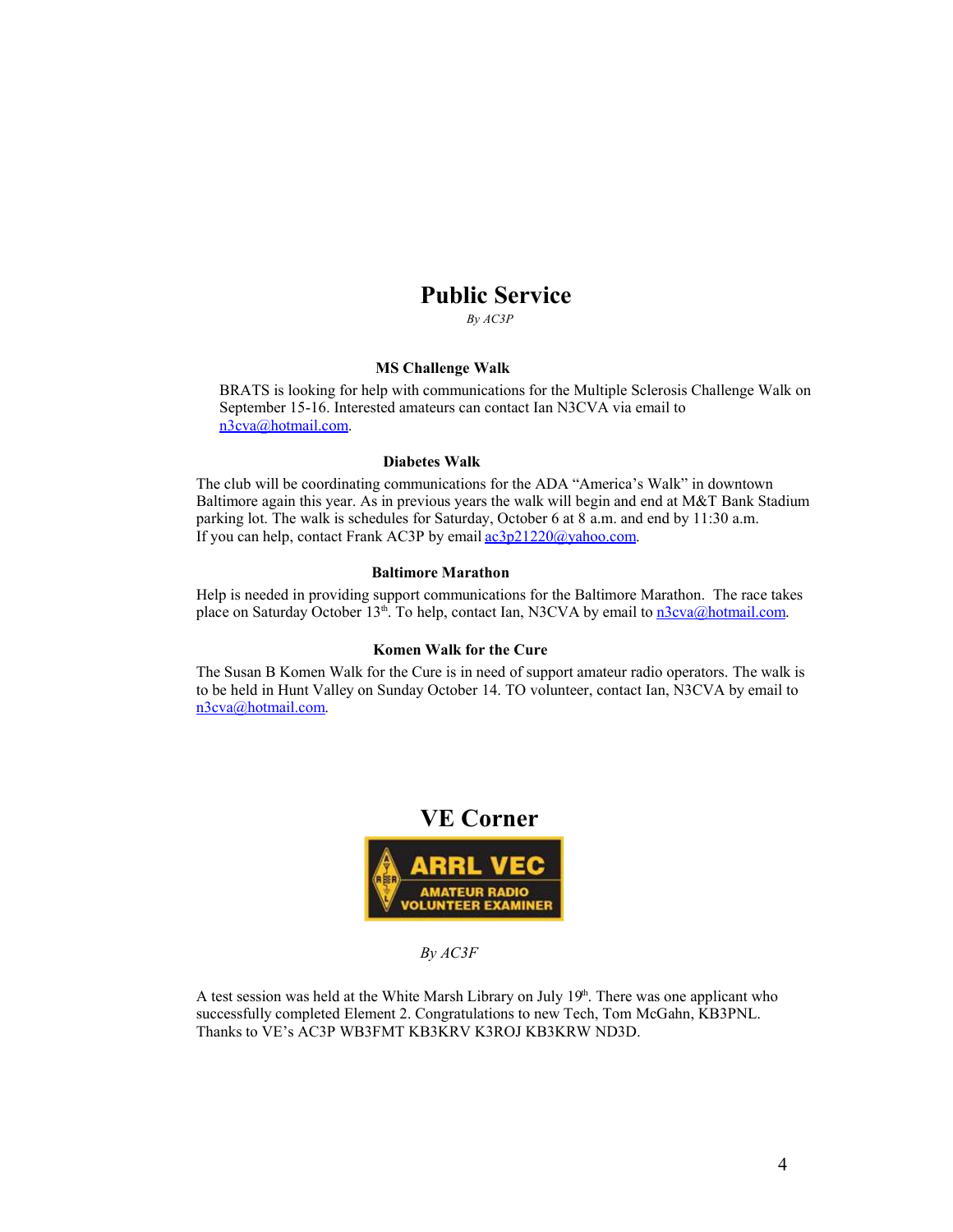### **Aero Founder Found!**



#### **Charlie Cox K7AQ and wife Emily**

It is happy news that one of the founding members of the club and its First President has been in contact with Al, K3ROJ. Charlie K7AQ (ex-W3JVI) was a Glenn L Martin employee in the 1940's. What follows is the text of the response that he sent to AL.

**Hi. Again Al. I enjoyed looking at the web site of the club. What a thrill for me to see the Club is still active. A little background about the club. I was president of BARCS Baltimore American Radio Club. I was working at Martins since 1940. I went to the Co. And suggested We start a ham club it was ok'ed and they gave us space in a barrack building on Wilson pt.rd.I organized the club and became the first president. It was a wonderful club and we had a great time. WE applied for call letters and got W3PGA . I only hope I haven't outlived all the old timers because it would be wonderful to work some of them. I will be looking for you again on CQ100 on 28.445. I am thanking The Lord for bringing us together. 73 Charlie K7AQ, W3JVI**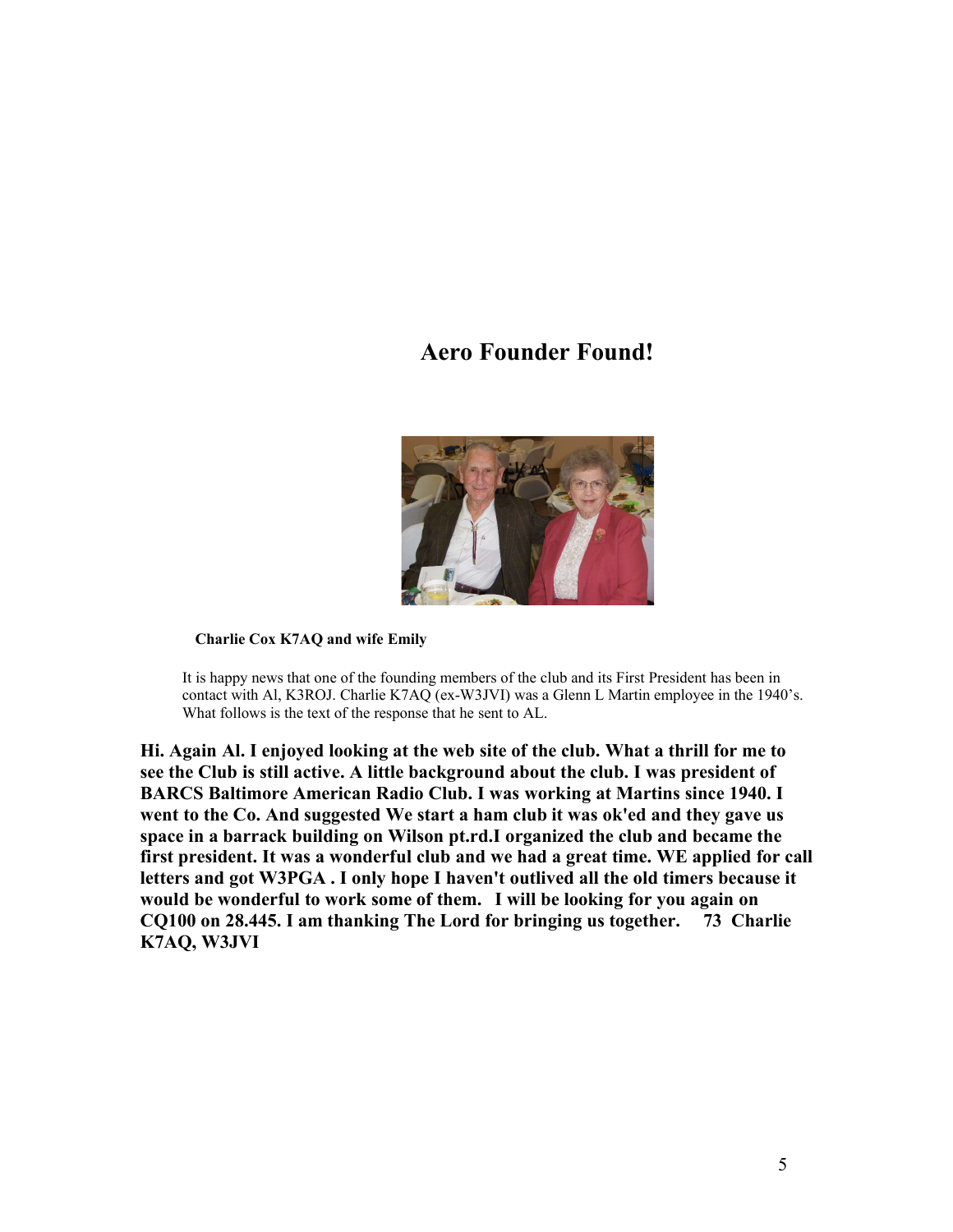But there is more to the story.



Previously unknown W3PGA QSL dated 1949

If we understand Charlie correctly there was a pre-WWII radio club at the Martin Co. called the Martin Radio Club. It appears that this version of the radio club may have been active until the shutdown on December 8, 1941.

The Aero ARC came to being after the war in 1946. If the club held together during the war years, even though not on the air, Aero may be older than we think. More research needs to be done concerning this possibility, but even so, it is great news to hear from someone who was there at the beginning.

# **CW Returns to the Maritime Bands**



For one night, July 12, the chatter of Dits and Dahs could be heard on the commercial maritime frequencies. In a sort of quasi field day operation such coastal stations as KPH, KSM, WLO, NOS, KFS were sending "CQ" looking for ships at sea. Many ships in replied.

This year's "Night of Nights" was the Eighth annual event sponsored by the Maritime Radio Historical Society and hams were included. Amateur Radio Station K6KPH was on the 20 and 40 meter CW bands taking SWL reports for the maritime stations.

Frank AC3P and Pat AC3F copied bulletins and QSOs between the coastal stations and the ships at sea. Unfortunately K6KPH was down in the noise floor so reports could not be sent via amateur radio. For more information about commercial maritime radio, click on http://www.radiomarine.org.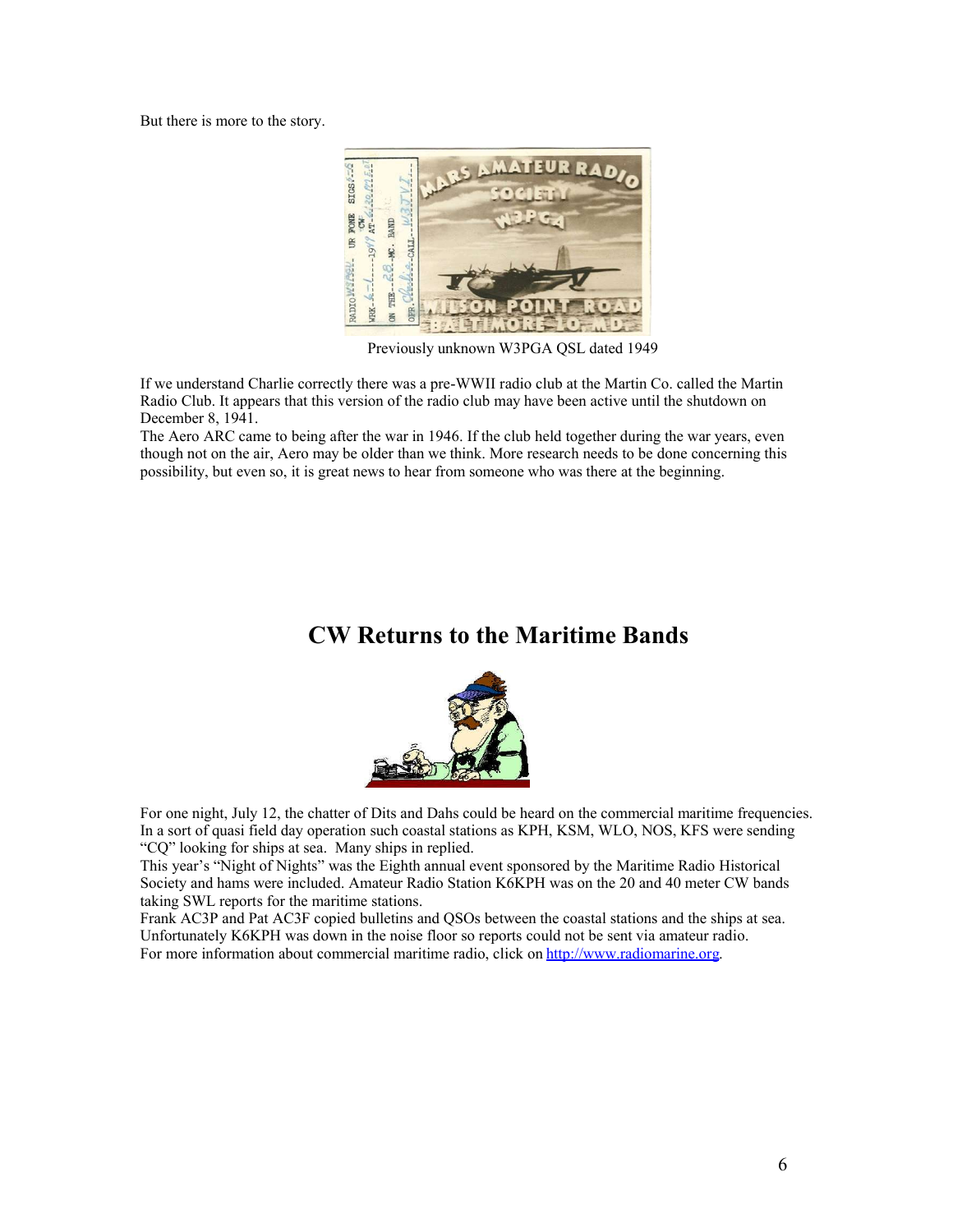### **Taking APRS on Vacation** *by AC3P*



#### *AC3F/MOBILE 4 and AC3P-10*

Whenever we go on vacation, we make sure to plan some ham activity along the way. Last summer we toured the New England States and had the fun of taking HF and VHF along for the ride, operating voice and cw. This year we decided to add another tool to the mobile station, APRS.

APRS or Automated Positioning Report System is a packet-based mode developed by Bob Buninga, WB4APR of the U.S. Naval Academy. It utilizes basic AX2.5 packet transmissions to report the location of an amateur station whether stationary or mobile. When tied to a GPS system APRS can report data regarding speed, direction and altitude of a moving station.

APRS also allows for sending other information such as weather conditions, casual text messages and even NTS formatted messages.

The original APRS software was DOS based but later versions have been developed for the later versions of WINDOWS ™.

This author has used APRS on occasion from the home QTH but never mobile. This trip was to be a first.

For the APRS activity, we used a Delorme Earthmate GPS receiver, which was connected, to the USB port of a Compaq 333Mhz Pentium laptop. The laptop was interfaced to an IC706 MKIIG tunes to 144.39 Mhz. the worldwide APRS calling frequency via a Rigblaster Nomic. The software used was UI-VIEW32.



During the trip down I-95 to Florida and back many stations were received and displayed on the map. The main problem that was encountered was the tendency of the software to freeze up after about 3 minutes operation. This required the operator to force the UI-VIEW32 program to terminate and then be restarted. Nevertheless many beacons were sent along the route and relayed by other stations.

In turn certain stations called I-Gates picked up the relays and posted our position on the INTERNET.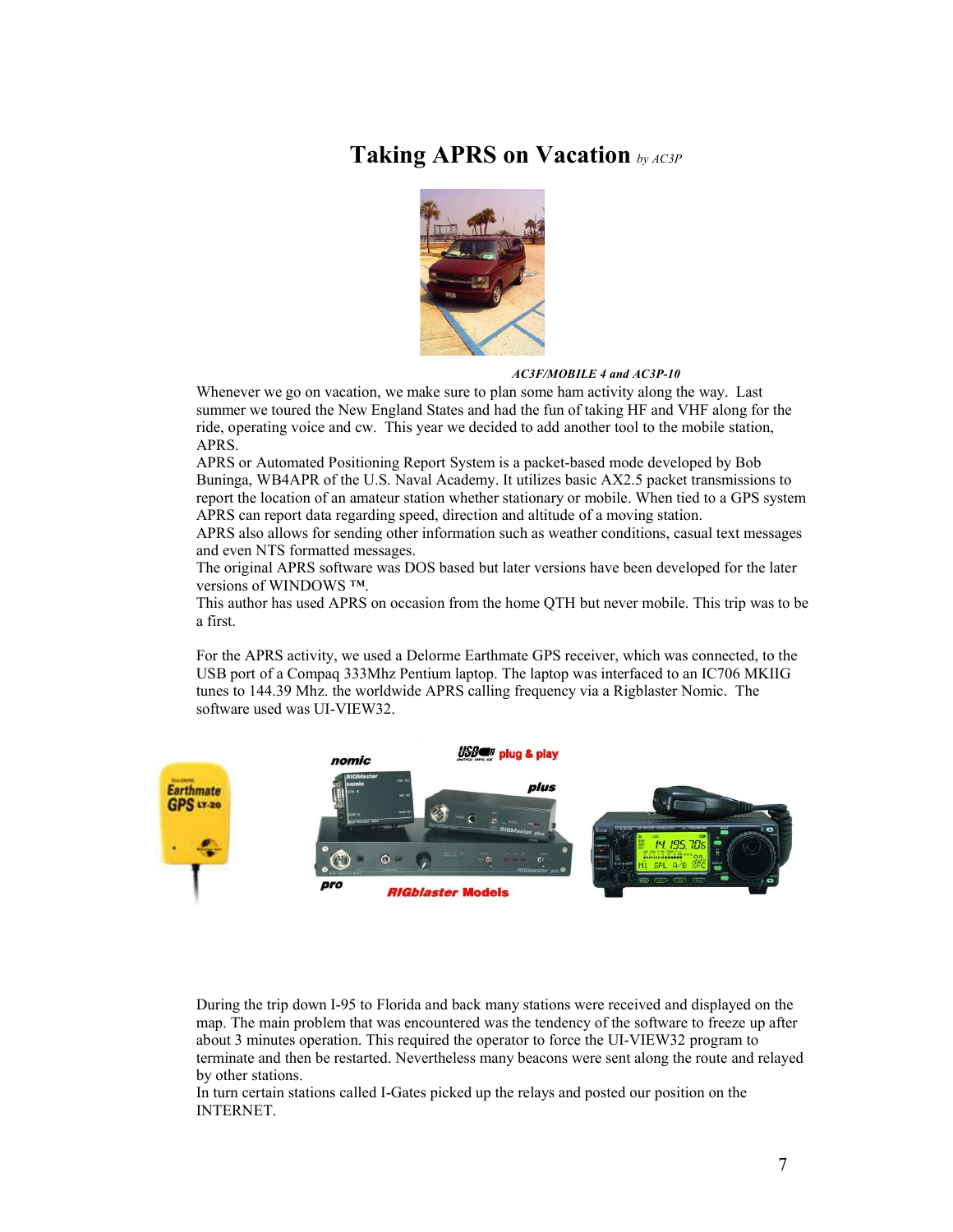By going to http://www.findu.com/cgi-bin/find.cgi?call=ac3p-10, any Internet user could get a display of our location.

In order to get the APRS system up and running the Delorme GPS unit was connected to the USB port on the laptop. Connections between the soundcard microphone input and the 706 headphone jack and between the soundcard speaker out and NOMIC audio were also made. Next the radio microphone cable between the NOMIC and the 706 microphone port were also made. Finally the RS-232 cable was connected between the NOMIC and the laptop. This last connection was needed to trigger the radio PTT circuit.

Acquiring the GPS signal was fairly simple. With the Delorme unit located on the dash, the windshield gave plenty of clearance to receive the needed four satellites to calculate our position. With the GPS signal feeding data to the computer, next we brought up the UI-VIEW32 software. UI-VIEW32 is a software package developed by Roger Barker, G4IDE (SK) that will take the GPS coordinates and format them into a standard AX.25 protocol packet signal. Depending on the setup it will send queries to other APRS stations or send a beacon signal at preset intervals. The program will also decode APRS packet signals from other stations received and display their positions on pre-selected maps.

UI-VIEW32 is shareware and can be downloaded form a website. Registration requires a donation to a National Cancer Agency.

During the trip we encountered a problem with our APRS setup. For an unknown reason the UI-VIEW32 software would go into a program loop after about 3 to 5 minutes of operation. This author suspects that the laptop in use may have been the problem. It is possible the 355 Mhz may be to slow a processor to handle the GPS data feeds. This is yet to be determined.

In any case during the roundtrip through Va., N.C., S.C., Ga. and Fla., we were able to receive many signals and send position reports that were relayed to the INTERNET.



UI-VIEW32 position August  $8<sup>th</sup>$ 



APRS DOS Position August  $10<sup>th</sup>$ as reported on Internet

Some websites for more information on APRS and UI-VIEW are: www.ui-view.org http://web.usna.navy.mil/~bruninga/aprs.html.